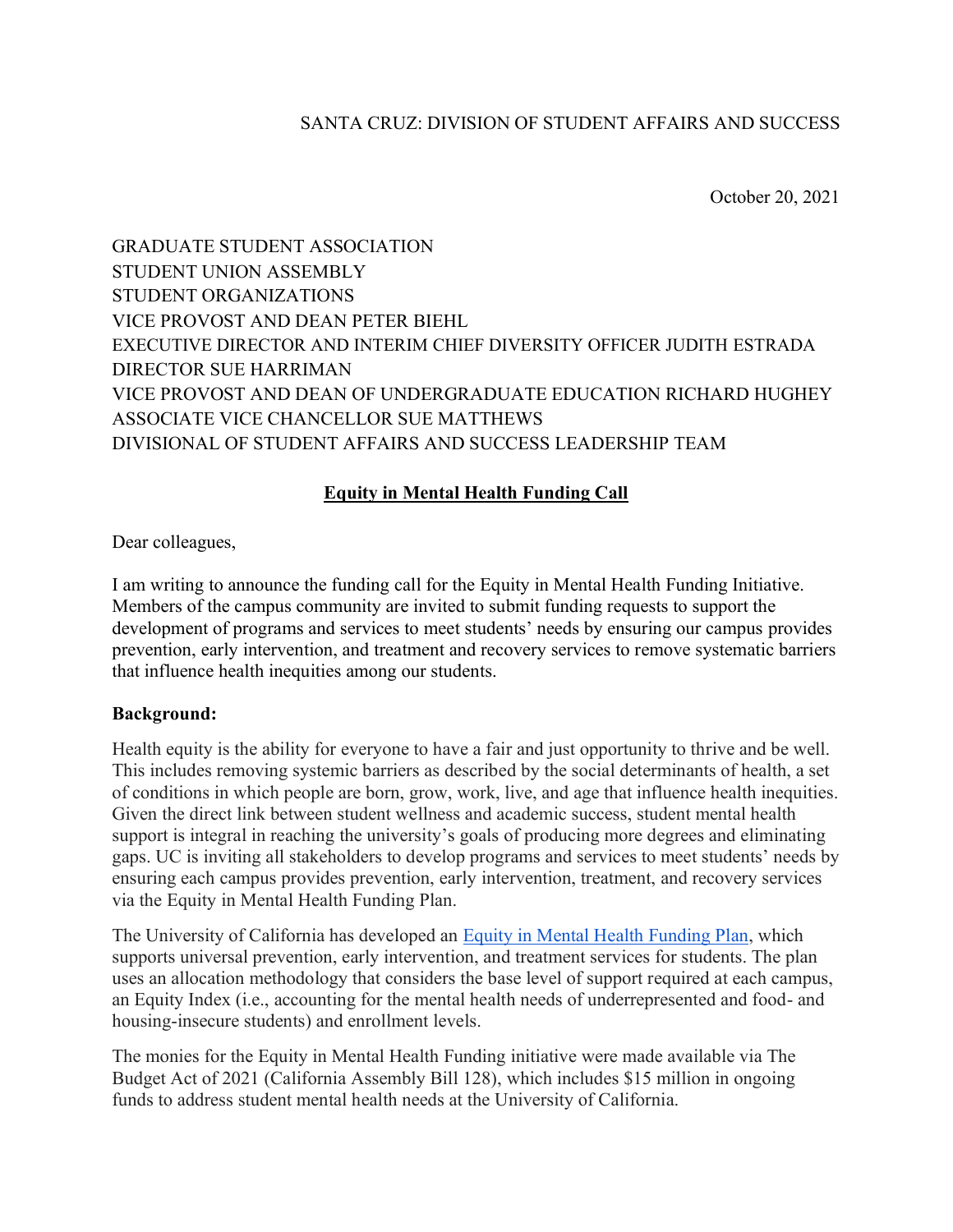# **Available Funding and Tiers:**

UCSC has been allocated the following funding amounts for the initiative:

| Campus Baseline         | Collaborative Well- | Holistic          | <b>TOTAL</b> |
|-------------------------|---------------------|-------------------|--------------|
| Prevention and Early    | being Programs      | Treatment and     |              |
| Intervention (Tier III) | (Tier II)           | Recovery (Tier I) |              |
| \$450,000               | \$398,000           | \$342,000         | \$1,190,000  |

### *Tier 1: Holistic Treatment and Recovery*

Developing services and supports that meet the needs of students and increase access to care, such as integrating care, enhancing services to support underrepresented students' needs and cross-disciplinary training and developing clinical and non-clinical wraparound support. Examples of collaborative stakeholders include crisis advocates, recovery specialists, clinicians, community agencies and staff, case managers, and disability service programs and staff.

### *Tier 2: Early Intervention and Collaborative Well-being Programs*

Campuses will receive funding based on a weighted equity index, the goal of these funds being to support underrepresented student groups in collaborative work with on- and off-campus partners to ensure unencumbered access to services and support. Minimum activities should address barriers to student success, including efforts to ensure early identification of struggling students, unencumbered access to care and referral to support and resources.

### *Tier 3: Comprehensive Universal Prevention and Wellness Programs*

Campuses will receive funding based on an equal distribution to develop universal prevention programming. The goal of these funds is to support healthy campus environments and to promote primary prevention strategies that support healthy behaviors. Minimum activities should include peer navigation and outreach programs (to reduce stigma), peer-to-peer training and support for programs that promote healthy behaviors. In addition, campuses ought to develop programming focused on the transition into and out of college, resilience workshops, social emotional learning, and living-learning environment needs.

#### **Funding Model Attributes:**

UCOP has provided instructions to the Vice Chancellors of Student Affairs at each campus to proceed with initiating a process to develop a funding plan for this funding. To this end, interim Vice Chancellor Baszile is convening a committee to support the activities. The role of the Committee will be to develop a rubric to review and evaluate funding proposals, initiate a funding call to eligible units, to assess proposals that are submitted, and to make recommendations that will be approved by Chancellor Larive, iVCSA Baszile and Associate Vice Chancellor Register (Budget, Analysis, and Planning).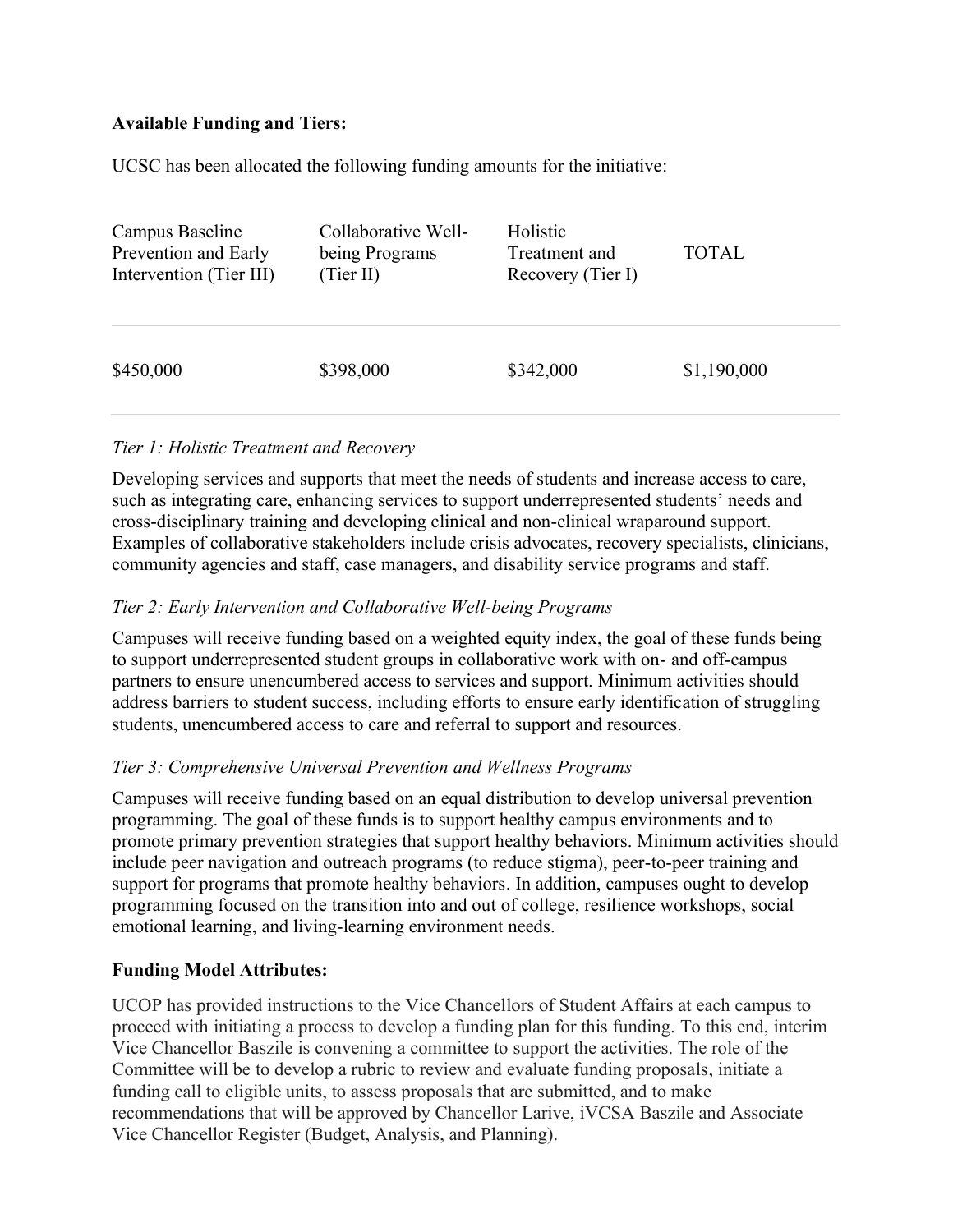Please note that at the campus level, we are offering a funding call to highlight the crossdivisional and highly collaborative spirit of this initiative.

Requesters may submit proposals for one-time and/or ongoing funding. Ongoing funding awards will be issued for an initial three-year period, during which time the awardee is expected to assess impact and effectiveness of activities that are funded. Annual reporting is required at the end of years 1, 2, and 3 in order to maintain funding awards. At the three-year point, a committee will evaluate the efficacy of assigning the funding on an ongoing basis.

### *Student Initiated Requests:*

The funding committee has recommended that a portion of the funds be allocated annually for student-initiated requests. The committee will recommend a funding cycle and schedule, and process, and may consult/collaborate with the Student Fee Advisory Committee on the process. Student groups may submit a proposal by the November 5th deadline and/or submit in future cycles (which may be as often as quarterly).

# *Eligibility:*

Registered Student Organizations (RSO's), other student groups recognized by the University (SUA, GSA, SFAC, SVC, College Governments, etc.), other student groups or student-initiated events sponsored by Campus Academic and Administrative Departments

● Please note that projects must have a University unit agree to serve as the sponsor, advisor, and administrator of funds. Sponsor is defined as an administrative or academic unit that accepts responsibility for overseeing the planning, organization, execution, and expenditure of funds, and assures collaboration with all appropriate campus units to make sure all security and risk concerns are addressed, and that all applicable laws and university regulations and policies are followed.

# *Resources for Budget Planning:*

The Equity in Mental Health Funds will not participate in the central campus salary program or benefit pool. Therefore, for planning purposes, if the proposal includes a request for staff payroll, please add expenses for salary increases and benefits. The Fiscal Year 2022 rate for this fund source is 58.34%. For multi-year planning, a reasonable escalation would be 1% to 2% of the rates.

### **Timeline and Process:**

[Applications](https://ucsantacruz.co1.qualtrics.com/jfe/form/SV_easuoCy0C28S6ge) are due by November 5, 2021 at 5:00 pm. The funding recommendation committee will then review and evaluate proposals and make recommendations for review by the interim Vice Chancellor for Student Affairs, AVC Budget, Analysis and Planning, and the Chancellor. The campus funding plan is due to UCOP by November 19 and is subject to approval by the UC Office of the President.

Departments and student groups seeking additional orientation and resources to help support engagement in this process are invited to attend a funding call orientation.